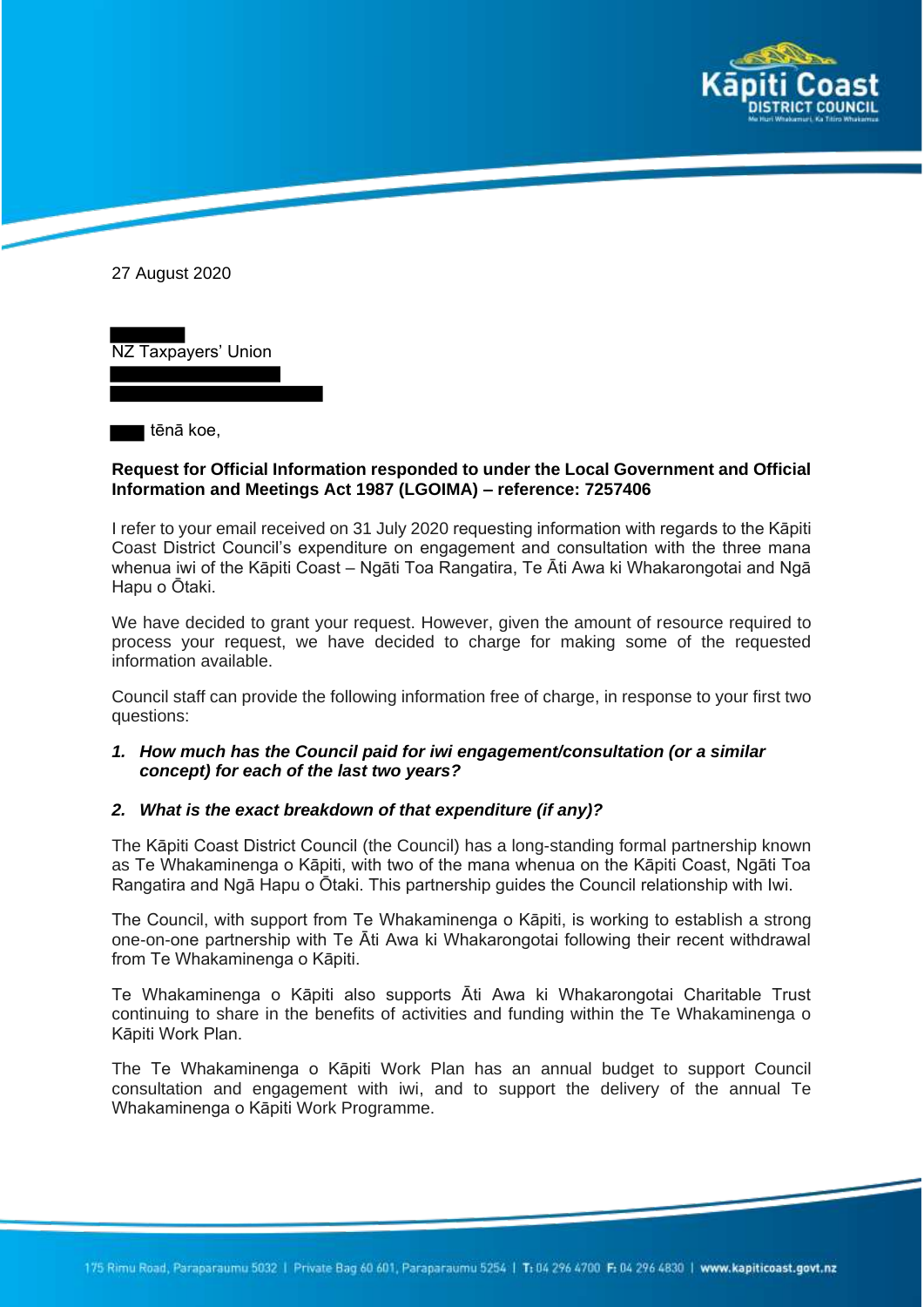

Table One below provides details of the Te Whakaminenga o Kāpiti 2018/19 and 2019/20 Work Plan budgets, where the expenditure related specifically to supporting Council consultation and engagement with iwi.

# **Table One:**

| <b>Expenditure Area</b>           | 2018/2019 | 2019/2020 |
|-----------------------------------|-----------|-----------|
| <b>Iwi Capacity Contracts</b>     | \$16,977  | \$75,200  |
| <b>District Plan Consultation</b> | \$39,775  | \$1,524   |
| Iwi - Consent Process             | \$20,320  | \$800     |
| Iwi - Consultation Contractors    | \$12,533  | Nil       |
| <b>TOTAL</b>                      | \$89,605  | \$77,524  |

# *3. For every capital project, was there a budget item for iwi engagement/consultation (or a similar concept)?*

# *4. If so, by specific project, how much was budgeted and what percentage of the total project cost was it?*

In order to provide the information requested in the above noted questions, it would require Council staff to undertake further research, estimated to be approximately 13 additional hours of work, as it is not information we generally report on, and so requires further collation including:

- Identifying capital projects undertaken by Council in the past two years requiring iwi consultation or engagement, which might sit outside of the Te Whakaminenga o Kāpiti budget.
- Searching for information on budgets for iwi consultation or engagement relating to those capital projects and calculating any such budget as a percentage of total costs.

We estimate that the maximum charge will be \$988. As we have already provided over the initial allowed 2 hours free time, we consider that this sufficiently recognises the public interest in this matter, however we will add a further 10% discount in further recognition of public interest. Any unused component of the maximum charge will not be invoiced to you. For details of how this charge has been calculated refer to the following link on LGOIMA charges:

https://www.kapiticoast.govt.nz/services/a-z-council-services-and-facilities/fees-andcharges/official-information-request-charges/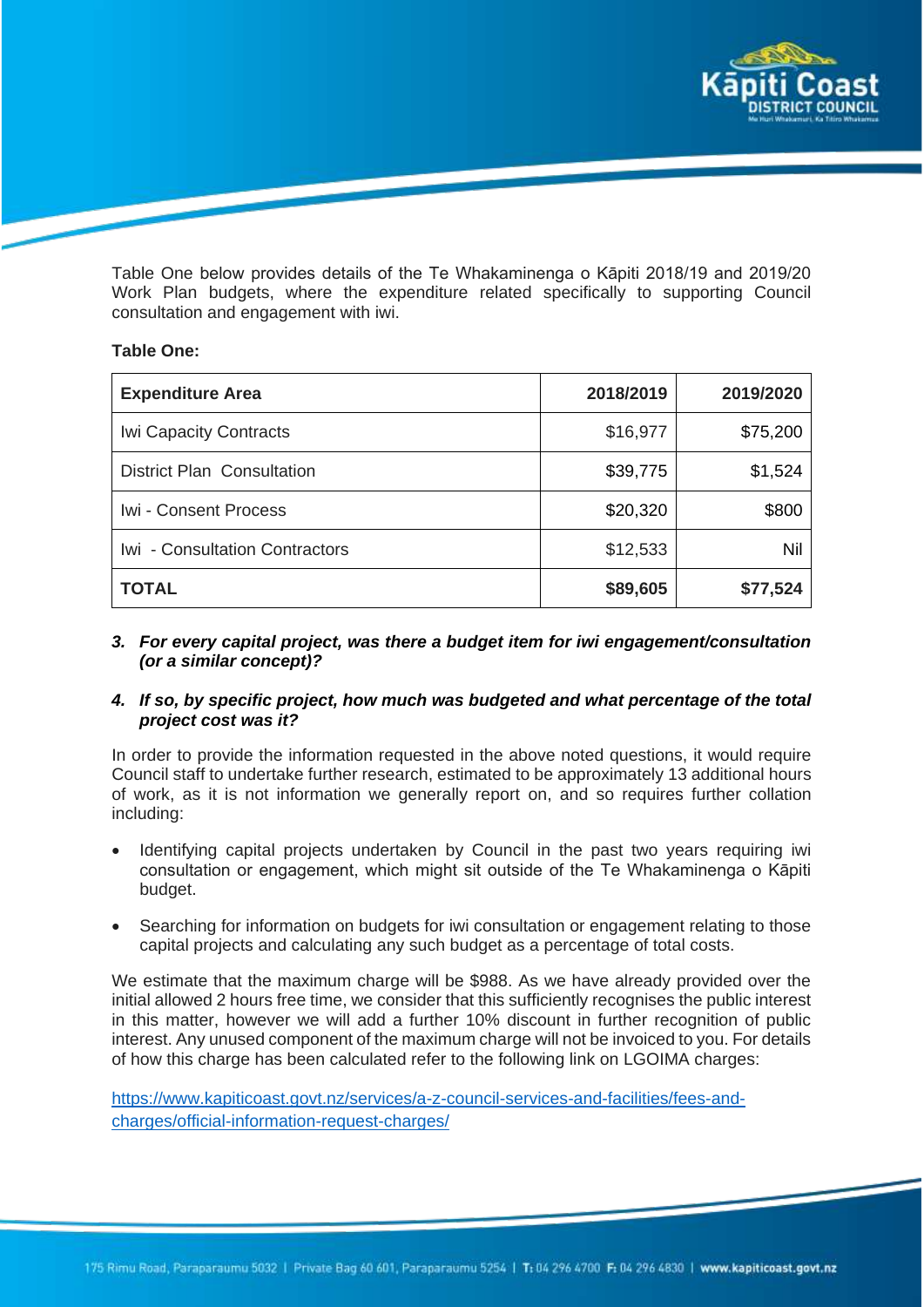

Before we proceed any further with your request, please confirm your agreement to the charge or otherwise. We will send you the information within 15 working days of your agreement to proceed.

You have the right to seek an investigation and review by the Ombudsman of this decision. Information about how to make a complaint is available at www.ombudsman.parliament.nz or freephone 0800 802 602.

If you wish to discuss this decision with us, please feel free to contact Diane Nattrass via informationrequest@kapiticoast.govt.nz. Diane will be able to assist you should you wish to change or refine your request in order to reduce or remove the need to charge. In the meantime, I hope the information we have provided is useful to you.

Nāku iti nei,

Mayall

**Janice McDougall** Group Manager People and Partnerships Te Kaihautū, ngā Rangapū, Tāngata hoki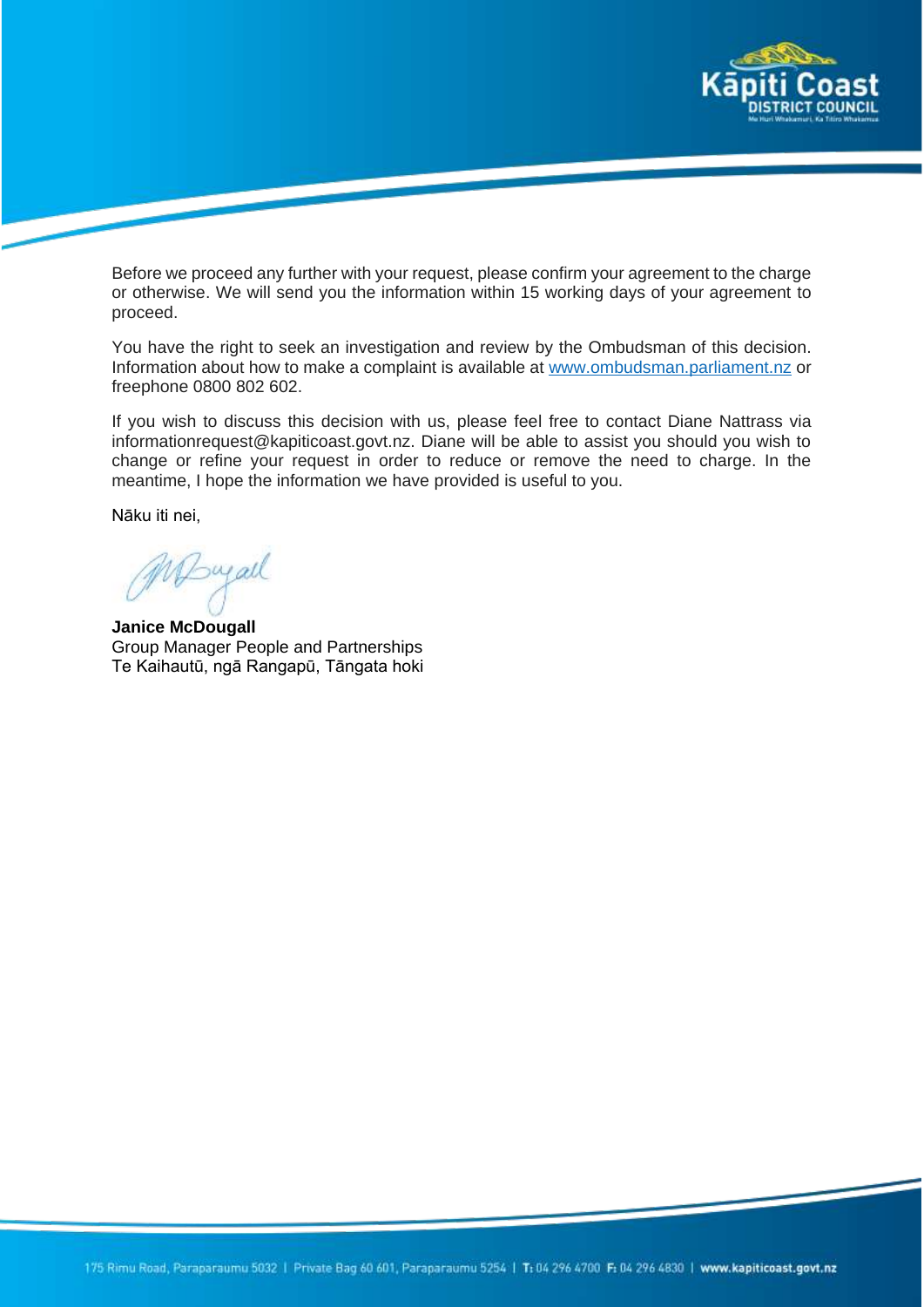

17 September 2020

Neil Miller NZ Taxpayers' Union neil@taxpayers.org.nz

Neil, tēnā koe,

#### **Request for Official Information responded to under the Local Government and Official Information and Meetings Act 1987 (LGOIMA) – reference: 7257406**

I refer to your email received on 31 July 2020 requesting information with regards to the Kāpiti Coast District Council's expenditure on engagement and consultation with the three mana whenua iwi of the Kāpiti Coast – Ngāti Toa Rangatira, Te Āti Awa ki Whakarongotai and Ngā Hapu o Ōtaki.

Council provided its response to questions 1 and 2 in our letter of 27 August 2020. We advised that we would provide our response to questions 3 and 4 by 25 September 2020.

After further research by our Finance team, they are unable to provide percentage costs as you have requested in question 4. However, they have provided the responses below.

We have decided not to proceed with charging for this information given their revised stance on what is actually available.

# *3. For every capital project, was there a budget item for iwi engagement/consultation (or a similar concept)?*

There is no separate iwi engagement/consultation budget within a capex project. It is included in the overall budget. On that basis I must decline the part of your request asking for the separate budget figures, as the information requested cannot be made available without substantial collation, research or creation of the information, section LGOIMA 17(f) refers.

# *4. If so, by specific project, how much was budgeted and what percentage of the total project cost was it?*

We don't hold the information to provide the % however can provide the costs spent from July 2018/19, as per the following table: